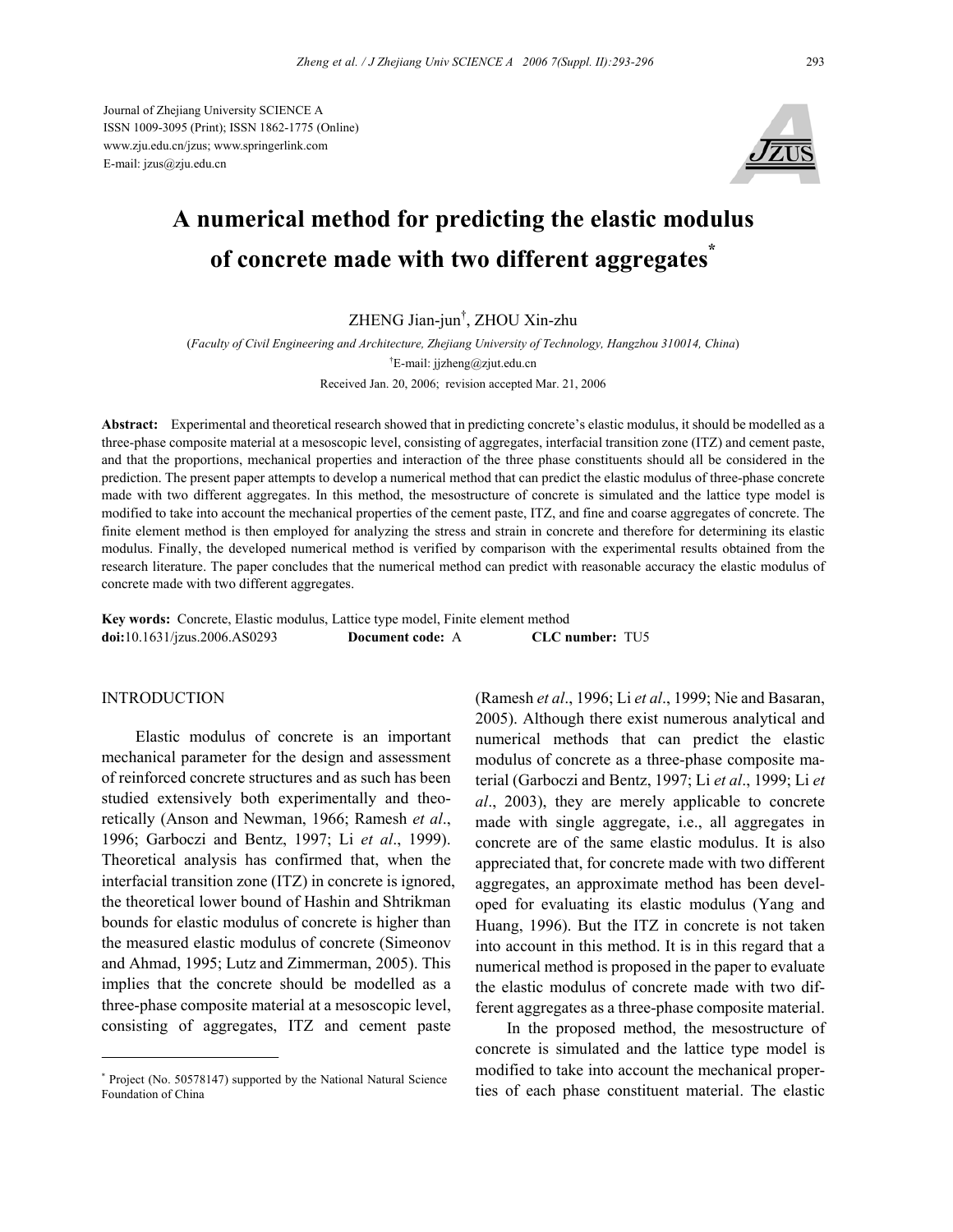modulus of concrete is then determined by finite element method. Finally, the numerical method is verified with the experimental results obtained from the research literature.

# SIMULATION OF THE MESOSTRUCTURE OF **CONCRETE**

As stated in the previous section, concrete made with two different aggregates, i.e., the elastic modulus of fine aggregate being different from that of coarse aggregate is considered in this paper. In order to predict the elastic modulus of the concrete as accurately as possible, detailed knowledge of the mesostructure of concrete is essential (Berryman, 2005). This can be achieved through simulating the distribution of aggregates and ITZs in concrete, since the mesostructure of concrete in practical use is random by nature. Through random simulation, the heterogeneity of concrete can be represented as realistically as possible. At present, due to the limitation on computer capacity and speed, the lattice type model is prevented from being applied to the three-dimensional stress analysis in the three-phase concrete. For this reason, the simulation of the mesostructure of three-phase concrete is limited to two dimensions in the paper.

In simulating the distribution of aggregates, it is reasonable to assume that aggregates of concrete, such as gravel, are spherical (Zheng and Li, 2003). The assumption of spherical aggregate is convenient for the generation of aggregates, the simulation of ITZ structure and the incorporation of the lattice type model. Although it is appreciated that the aggregate shape affects the elastic modulus of concrete somehow (Feng and Yu, 2001), the difference in elastic modulus induced by this assumption is negligibly small for normal concrete. Thus, at a given section of a concrete unit, the intersected aggregates are circular. Based on the theory of stereology (Li *et al*., 2003), the size distribution of the circular aggregates can be expressed as the cumulative distribution function in terms of the number of aggregates. The smallest aggregate diameter is taken as 1 mm, whereas the largest aggregate diameter varies from 4 to 32 mm for most practical applications. The simulation domain considered in the paper is a rectangle with sides of *a* and *b*. With the cumulative distribution functions for fine and coarse aggregates and rectangular simulation

domain, the circular aggregates to be distributed in the simulation domain can be generated for a given fine aggregate area fraction *A*fa and coarse aggregate area fraction *A*ca (Li *et al*., 2003). Before placing the generated circular aggregates with various sizes into the simulation domain, they are arranged in descending order with respect to their sizes so that these aggregates can be more easily packed into the simulation domain. In order to produce the mesostructure of concrete that resembles real concrete in the statistical sense, the random sampling principle of Monte Carlo's simulation method is used for the distribution of aggregates. The random sampling is conducted by placing the generated aggregates one by one into the simulation domain in such a way that there is no overlapping with aggregates already placed. It has been shown that in actual concrete, although the ITZ thickness depends on factors such as water/cement ratio, it seems to be independent of the size of aggregates (Li *et al*., 1999). Thus, once all generated aggregates have been placed into the simulation domain, the ITZ structure can be reproduced by adding an ITZ layer of thickness *h* around each aggregate.

Based on this procedure, the mesostructure of concrete can be simulated for different aggregate area fractions, as typically shown in Fig.1 for *a*=100 mm, *b*=200 mm, and the Fuller aggregate gradation (Zheng and Li, 2003), where dark circles denote coarse aggregates and gray circles denote fine aggregates.



**Fig.1** Mesostructure of concrete for (a)  $A_{fa}=0.2$  and  $A_{ca} = 0.3$ ; (b)  $A_{fa} = 0.3$  and  $A_{ca} = 0.2$ 

### ELASTIC MODULUS OF CONCRETE

In finite element analysis, a mesh must be established first (Leite *et al*., 2004). At present, there are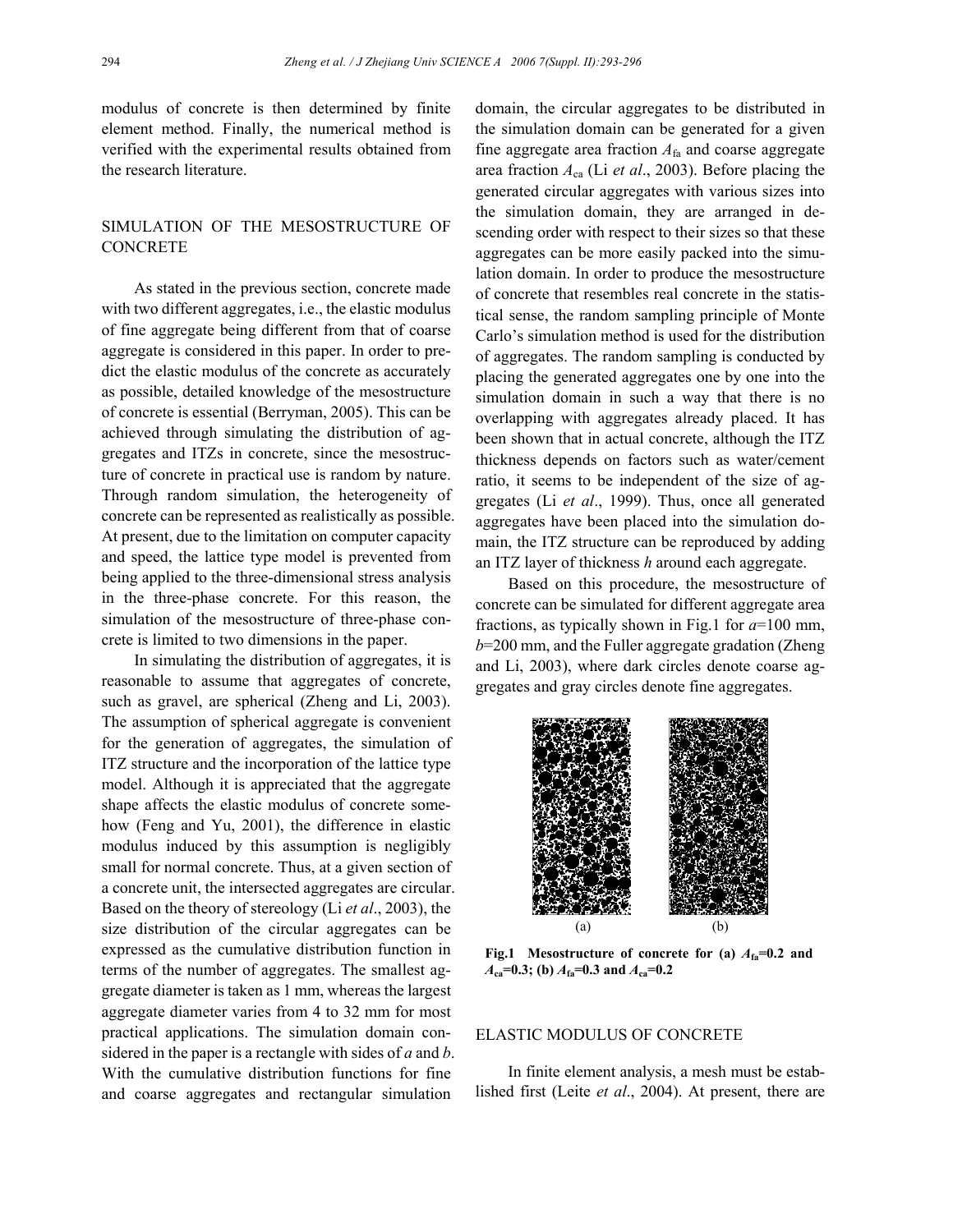basically two types of mesh at a mesostructural level: the random lattice mesh and the regular lattice mesh (van Mier and van Vliet, 2003). The disadvantage of a random lattice mesh is that a large number of elements are needed to describe the mesostructure of concrete accurately since the elements are in a random order (Schlangen and van Mier, 1992). For this reason, an equilateral triangular lattice mesh with beam elements is chosen in the paper. Since the length of the beam elements strongly depends on the smallest aggregate diameter, a few elements are needed within the smallest aggregate to actually represent the mesostructure of concrete. Therefore, the side of beam elements,  $l_{\rm b}$ , is set to be less than half the smallest aggregate diameter in the paper. The height of beam elements,  $h<sub>b</sub>$ , is then equal to  $0.68l<sub>b</sub>$  (Schlangen and van Mier, 1992). A typical triangle lattice mesh with beam elements is shown in Fig.2. The total number of beam elements is generally in the range of  $10^5$  and  $10^6$ . In finite element analysis of heterogeneous materials, formulation of element stiffness matrices is a key step to reach an accurate solution. As shown in Fig.2, there exist three interrelationships between a beam element and the aggregates: (1) the beam element is within a certain aggregate; (2) the beam element is within cement paste and; (3) the beam element intersects one or more aggregates. When the beam element is within a certain aggregate or cement paste, it is composed of homogeneous material and its element stiffness matrix can be obtained directly. When the beam element intersects one or more aggregates, it is composed of heterogeneous material. In this case, the beam element is divided into *n* sub-elements by the aggregates, cement paste and ITZs to remain homogeneous for each sub-element as shown in Fig.3. Its element stiffness matrix can be formulated by transfer matrix method (Li *et al*., 2003; Ellakany *et al*., 2004). With these element stiffness matrices, the stress and strain in the concrete element under any external load can readily be analyzed using finite element methods. For the purpose of determining the elastic modulus of concrete, only a uniform tensile or compressive strain  $\varepsilon_0$  in the vertical direction applied at two edges of the concrete element is considered. The average stress  $\sigma_0$  can be obtained based on the above finite element analysis. With both stress and strain, the elastic modulus of concrete,  $E_c$ , can be determined as follows:

$$
E_{\rm c} = \sigma_0 / \varepsilon_0. \tag{1}
$$



**Fig.2 Triangular lattice mesh with beam elements**



**Fig.3 Intersection of a beam element**

# VERIFICATION OF THE NUMERICAL METHOD

To verify the developed numerical method, the experimental results on elastic modulus of concrete obtained by Anson and Newman (1966) are used for comparison. In their experiment, the water/cement is 0.5, the elastic moduli of cement paste, fine aggregate and coarse aggregate are respectively 12, 80 and 69 GPa, and the Poisson's ratios of cement paste and aggregate are respectively 0.25 and 0.15. The measured elastic modulus of concrete is shown in Table 1 for different fine and coarse aggregate area fractions.

**Table 1 Comparison of numerical results with experimental results** 

| $A_{fa}$ | $A_{ca}$ | $E_c$ (GPa)            |       | Relative error |
|----------|----------|------------------------|-------|----------------|
|          |          | Experimental Numerical |       | $(\%)$         |
| 0.446    | 0.18     | 34.90                  | 31.56 | 9.6            |
| 0.408    | 0.25     | 34.20                  | 33.57 | 39             |
| 0.392    | 0.28     | 35.40                  | 34.76 | 44             |
| 0.381    | 0.30     | 36.20                  | 35.08 | 4.9            |
| 0.353    | 0.35     | 38.60                  | 36.71 | 62             |

To compare with the experimental results, more information on the basic variables is necessary. This includes the Poisson's ratio, elastic modulus and thickness of ITZ. For ITZ it is extremely difficult to determine its elastic properties. Hashin and Monteiro (2002) presented an inverse method to evaluate the elastic properties of ITZ. According to their study, the Poisson's ratio of ITZ varies between 0.31 and 0.40.